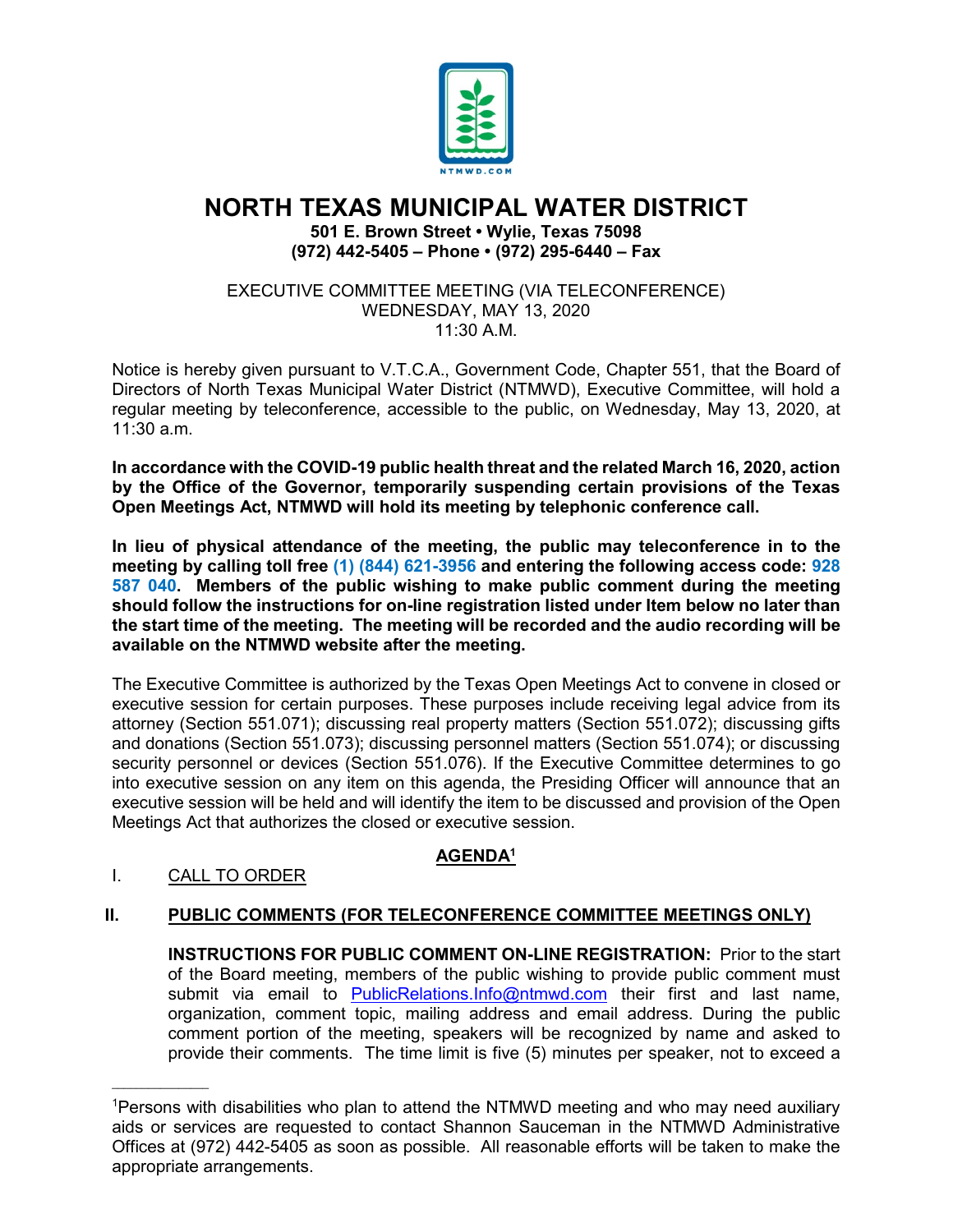total of thirty (30) minutes for all speakers. The Board may not discuss these items, but may respond with factual or policy information. Public comment is provided for committee meetings held by teleconference during the COVID-19 health threat to confirm the opportunity for two-way communication with the public during the meeting.

#### III. ACTION ITEMS

- A. Consider approval of minutes of Executive Committee meeting April 8, 2020
- B. Discuss and possible action on Board Members requested potential future agenda items
- IV. DISCUSSION ITEMS
	- A. Chairman/Executive Director's Status Report concerning legislation and regulatory matters, budgets, current projects and ongoing programs of the District including the Regional Water System, Regional Wastewater System, Regional Solid Waste System, Watershed Protection, and Water Conservation
	- B. Agendas for May 2020 Board meeting and Committee meetings
		- 1. Regular Board meeting
		- 2. Personnel Committee meeting
		- 3. Nominating Committee meeting
		- 4. Finance/Audit Committee meeting
		- 5. Water Committee meeting
	- C. Operations and Maintenance update
		- 1. Water System update
		- 2. Wastewater System update
		- 3. Solid Waste System update
		- 4. Maintenance update
	- D. Administrative Services update
		- 1. Finance/Budget update
		- 2. Personnel update
		- 3. Technology and support update
		- 4. District Policy update
	- E. Engineering and Capital Improvement Plan (CIP) update
		- 1. Engineering update
			- a. Update on Bois d'Arc Lake project
				- 1. Construction update
				- 2. Bois d'Arc Lake land acquisition program
		- 2. CIP/Planning update
	- F. Legislative update
		- 1. Update on Transparency Stars Program
	- G. Discuss status of Member City contract matters including:
		- 1. *Petitions of the Cities of Garland, Mesquite, Plano and Richardson Appealing Wholesale Water Rates Implemented by North Texas Municipal Water District,*  Docket Nos. 46662, 47863, 49043, and 50382 before the Public Utility Commission of Texas